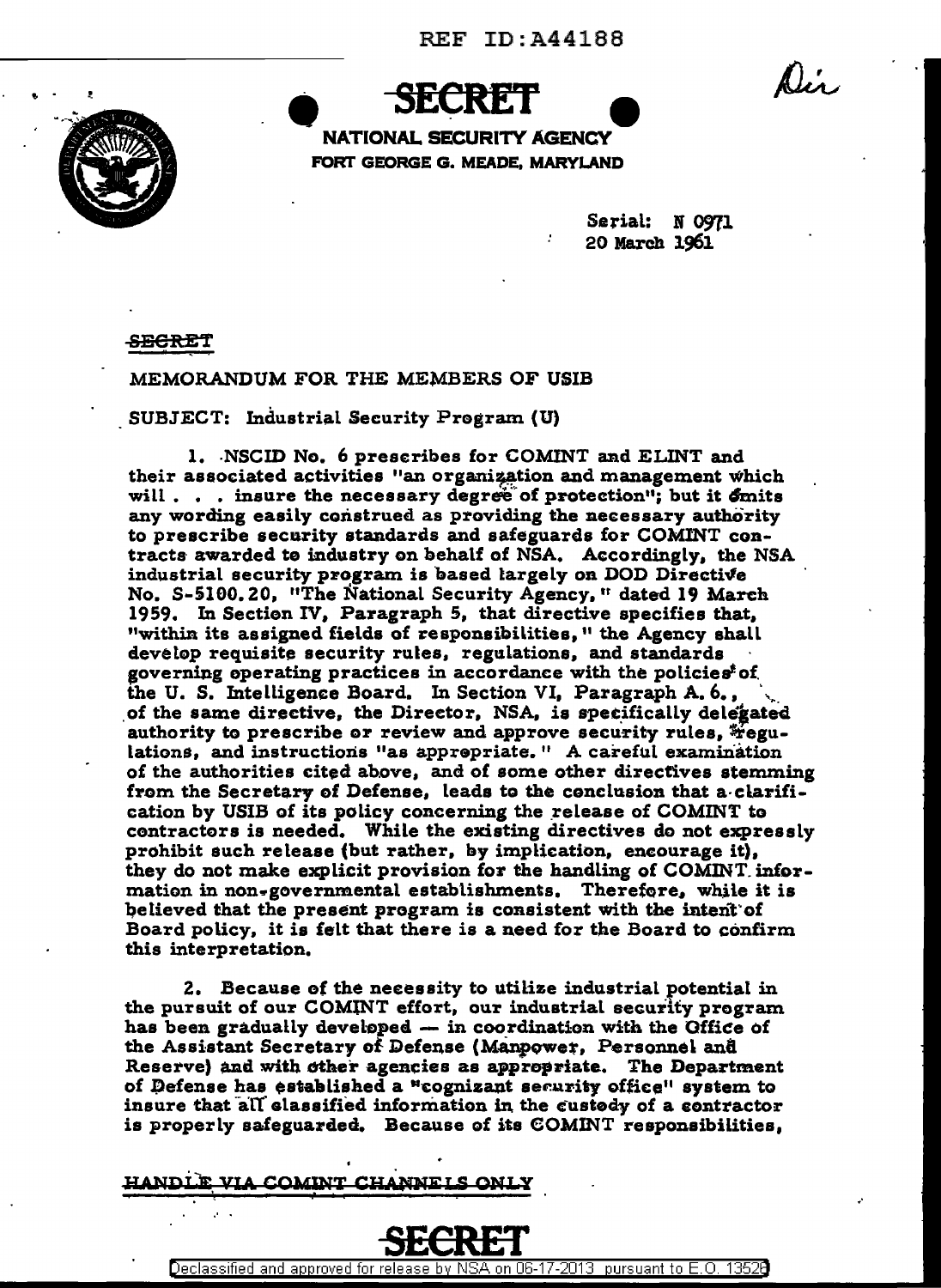REF ID:A441BB

# **SECRET**

'.

SECRET Serial: N 0971

NSA has undertaken, for each of its COMINT contracts, to assume the security responsibilities of the Department of Defense "cognizant security office" for that portion of the contractor's. facility being utilized on the COMINT contract. It is felt that such an approach, within the framework of the Department of Defense industrial security program, has certain advantages. Some of these advantages are:

a. The contractor as such can be held responsible for a violation of established security procedures.

b. Action can be taken insofar as the contractor's facility clearance is concerned, if the contractor violates the prescribed security regulations.

c. The contractor is in a position to have COMINT material in his possession, if this is necessary to meet the operational requirements of the contract.

3. At the present time, this Agency has certain contracts for which some degree of COMINT access has been considered requisite to fulfilling the contractual requirements. The contract management activities of this Agency authorize such access at a contractor's facility only when it is considered absolutely necessary to meet an operational requirement. For some other contracts, contractor personnel are given COMINT-related (but non-codeword) background information. It has been our experience that this is a realistic approach to the problem; and industry has willingly accepted the security responsibilities associated with this type of procurement.

4. It should be noted that in many cases, particularly where devices are being built for specific problems, COMINT information can be evidenced in some degree during design, development and construction, as well as testing prior to acceptance by the government. In some cases, moreover, even though COMINT information is not directly involved during these phases, the devices themselves have obvious COMINT overtones. In addition, it is felt that, in those contracts for which COMINT access is deemed essential, so' called sanitization of the COMINT material is a futile gesture. It has been our experience, in those cases where sanitization has been attempted, that the contractor employees directly involved are technically capable of inferring the COMINT underlying the sanitized version. The majority of the contractors, moreover, are generating

## HANDLE VIA COMINI CHANNELS ONLY

2 SECRET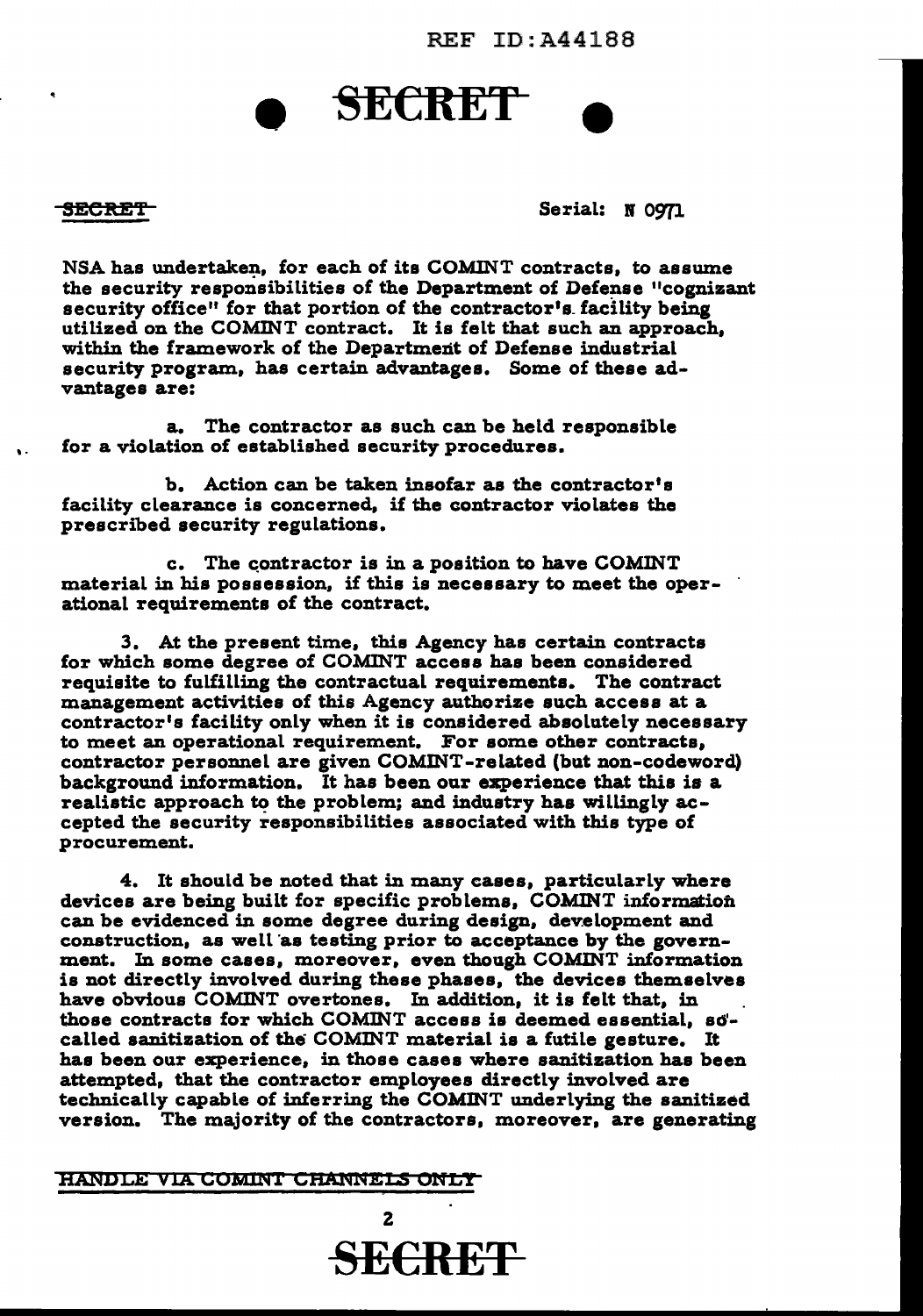REF ID:A441BB

## **SECRET**

SECRET MOTION CONTROL SECRET SECRET

COMINT as a condition of the contract; and it would be difficult, if not impossible, to conceal this fact from them. It should also be noted, however, that all of the COMINT material, either *·:*  furnished to or generated by the contractor, is accounted for by this Agency through an inventory and control system which includes verification by inspection.

5. The nearest approach to a USIB policy statement in this area appears to be Paragraph 44 of DCID No. 6/3, which places "upon the Board member, or his properly designated representative, of that department or agency directing the project" the responsibility for determining the need-to-know of civilians under contract and employees and representatives of commercial firms and civilian research institutions which are to engage in technical or intelligence research or in manufacture of equipment for COMINT activities, as well as personnel from non~member government departments or agencies involved in such pursuits. In lieu of the promulgation of a more comprehensive and explicit USIB policy statement, this paragraph, plus Paragraph 56 concerning indoctrination and Paragraph 77 concerning physical secur control of access and dissemination, provide the only USIB-derived basis for the corresponding aspects of the NSA industrial security program.

6. In brief, the NSA industrial security program is believed to be consistent with the intent of current Board policy, and it is requested that the Board endorse this interpretation.

 $-$  /  $\sqrt{\frac{1}{L}H}$   $F_{ROST}$ Vice Admiral, USN

Director

<del>HANDLE VIA COMINT CHANNEI</del>

**SECRET**